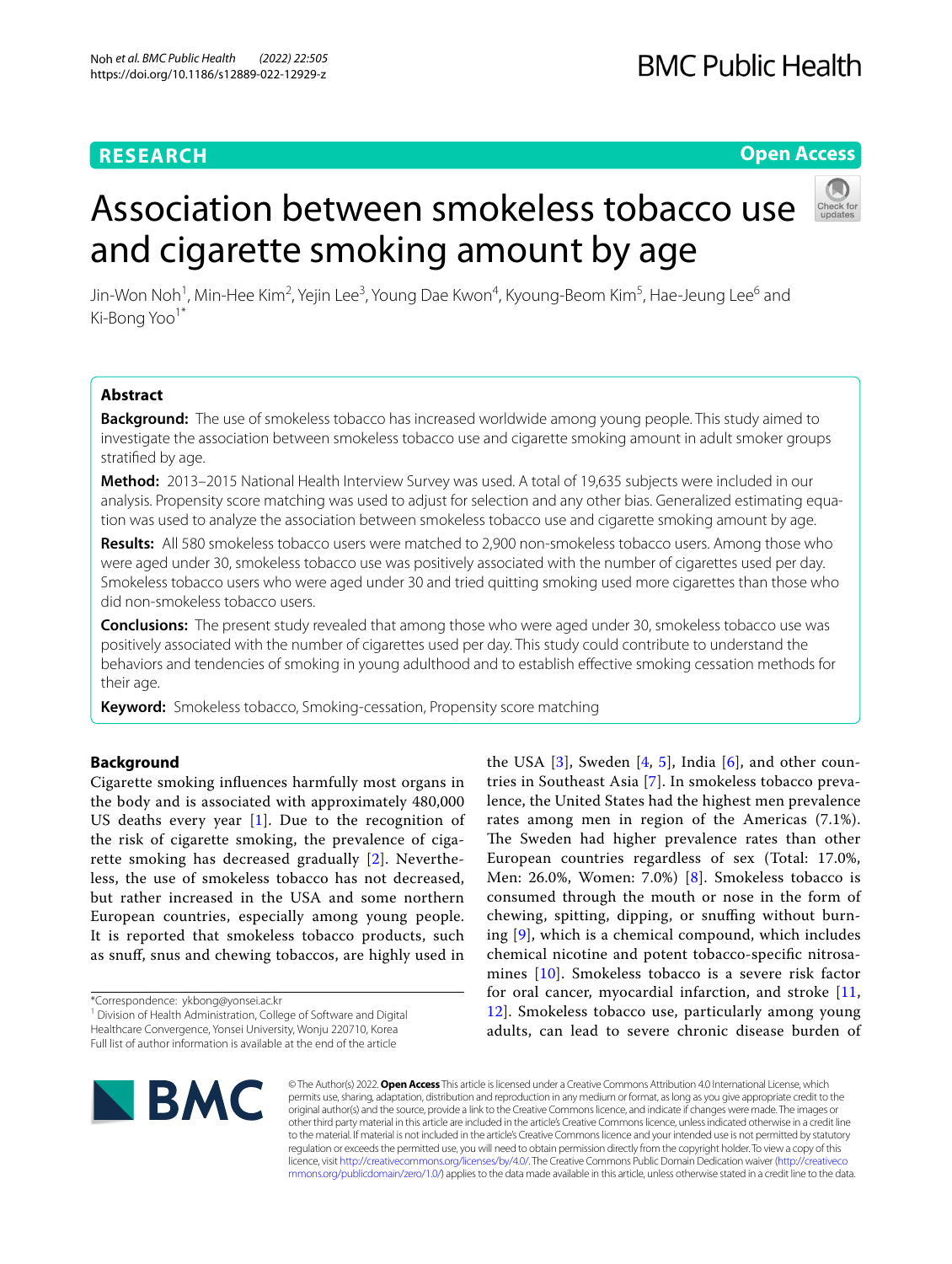cancers and ischemic heart disease, in adulthood [[13\]](#page-6-12). Moreover, smokeless tobacco use should be observed carefully because its use is positively associated with the number of cigarettes used during young adulthood.

The prevalence of smokeless tobacco use is increasing due to the exponential smokeless tobacco marketing expenditures, which increased over 300% from 250.8 million dollars (in 2006) to 759.3 million dollars (in 2016) [[14,](#page-6-13) [15](#page-6-14)]. Furthermore, young adults have long been tai-lored to the target of smokeless tobacco marketing [\[14](#page-6-13), [16,](#page-6-15) [17](#page-6-16)], and this is likely a major factor in the excessive increase of smokeless tobacco use among young adults aged 18–25, compared to older age groups [[14,](#page-6-13) [18](#page-6-17)[–20](#page-6-18)]. People initiate smokeless tobacco because they considered these products as less harmful and lower premature mortality than cigarette smoking [[21\]](#page-6-19), which are marketed as substitutes for cigarette smoking [\[1](#page-6-0)]. However, it was reported that severe dental disease and cardiopulmonary cancer are attributable to smokeless tobacco [\[22\]](#page-6-20), and the risk of cancer is higher in smokeless tobacco users than in non-users of any form of tobacco [[23\]](#page-6-21). Moreover, previous studies have indicated higher nicotine levels among smokeless tobacco users as compared to cigarette smokers which suggest strong nicotine dependence associated with smokeless tobacco use [\[24](#page-6-22), [25\]](#page-6-23).

Previous studies about smokeless tobacco use and the onset or behavior of cigarette smoking have shown methodological limitations. The characteristics of the comparison group and interested group in previous studies were not similar, due to the view that smokeless tobacco use is just alternative to cigarette smoking, not independent smoke group  $[26–30]$  $[26–30]$  $[26–30]$  $[26–30]$ . These studies have limitations because the user group of smokeless tobacco and nonsmoker groups was not matched exactly, and therefore, a direct comparison is not appropriate. The risk perceptions of smokeless tobacco have been correlated with the use of those products in adults [[31](#page-6-26), [32\]](#page-6-27). Indeed, fewer studies have reported the impact of using smokeless tobacco on frequent and intensive cigarette smoking in terms of age. Moreover, previous studies have reported about the young adult population to understand smoking behavior for tobacco control. However, these reports focused on factors associated with smoking behaviors only in young adults or investigated the diferences of characteristics among young adults and other age groups. Thus, the differences within the young adult population are deficient [\[33](#page-6-28)].

Therefore, this study aimed to investigate the association between smokeless tobacco use and smoking amount in adult groups stratifed by age, using a propensity score matching method and controlling for socioeconomic status. This study considers and analyzes the use of smokeless tobacco as another form of smoking behavior, not the alternatives to cigarette smoking.

#### **Methods**

#### **Data and study population**

This study used data from the National Health Interview Survey (NHIS) conducted in the United States. It was managed by the National Center for Health Statistics in Center for Disease Control and Prevention. The NHIS has been conducted annually since 1963 to monitor information on the general health status in the United States through personal household interviews. It includes socio-economic status, health behaviors, and other various health problems related to the national health objectives. The NHIS is a nationally representative cross-sectional survey based on a multistage clustered area probability sample. Given that data on smokeless tobacco use have been included in the sample adult fles of NHIS since 2013, data from the NHIS 2013–2017 were selected for this study. The total populations of sample adult fles were 164,696, with 34,557 in 2013, 36,697 in 2014, 33,672 in 2015, 33,028 in 2016, and 26,742 in 2017. Household, person, income fles of NHIS were merged into adult fles. We excluded non-smokers and past smokers  $(n=136,644)$ , those who did not mention the number of cigarettes used per day (*n*=7,242), and those with missing values for smokeless tobacco use  $(n=972)$ , education level (*n*=83), marital status (*n*=29), alcohol consumption  $(n=79)$ , job status  $(n=6)$ , or attempt to quit smoking (*n*=6). Finally, a total of 19,635 subjects were included in our analysis. This study was approved by the Institutional Review Board of Eulji University (EUIRB2018-3).

#### **Variables**

The number of cigarettes used per day was the dependent variable in this study. It was derived from the question, "On an average, how many cigarettes do you now smoke a day?" For the independent variables, we selected factors associated with cigarette smoking and smokeless tobacco use [[29,](#page-6-29) [34](#page-6-30), [35\]](#page-6-31). Age, sex, race, marital status, educational level, household income, job status, alcohol consumption, body mass index (BMI), physical activity, attempt to quit smoking, smokeless tobacco use, and survey year were used in the analyses. Race was categorized as whites, African Americans, or others. Marital status was classifed as single, widowed, divorced or separated group or married. Educational level was classifed as under high school, high school, or above high school. Alcohol consumption was classifed as never, former, or current. Age, household income, and BMI were included as continuous variables. Household income was calculated by dividing the household monthly income by the square root of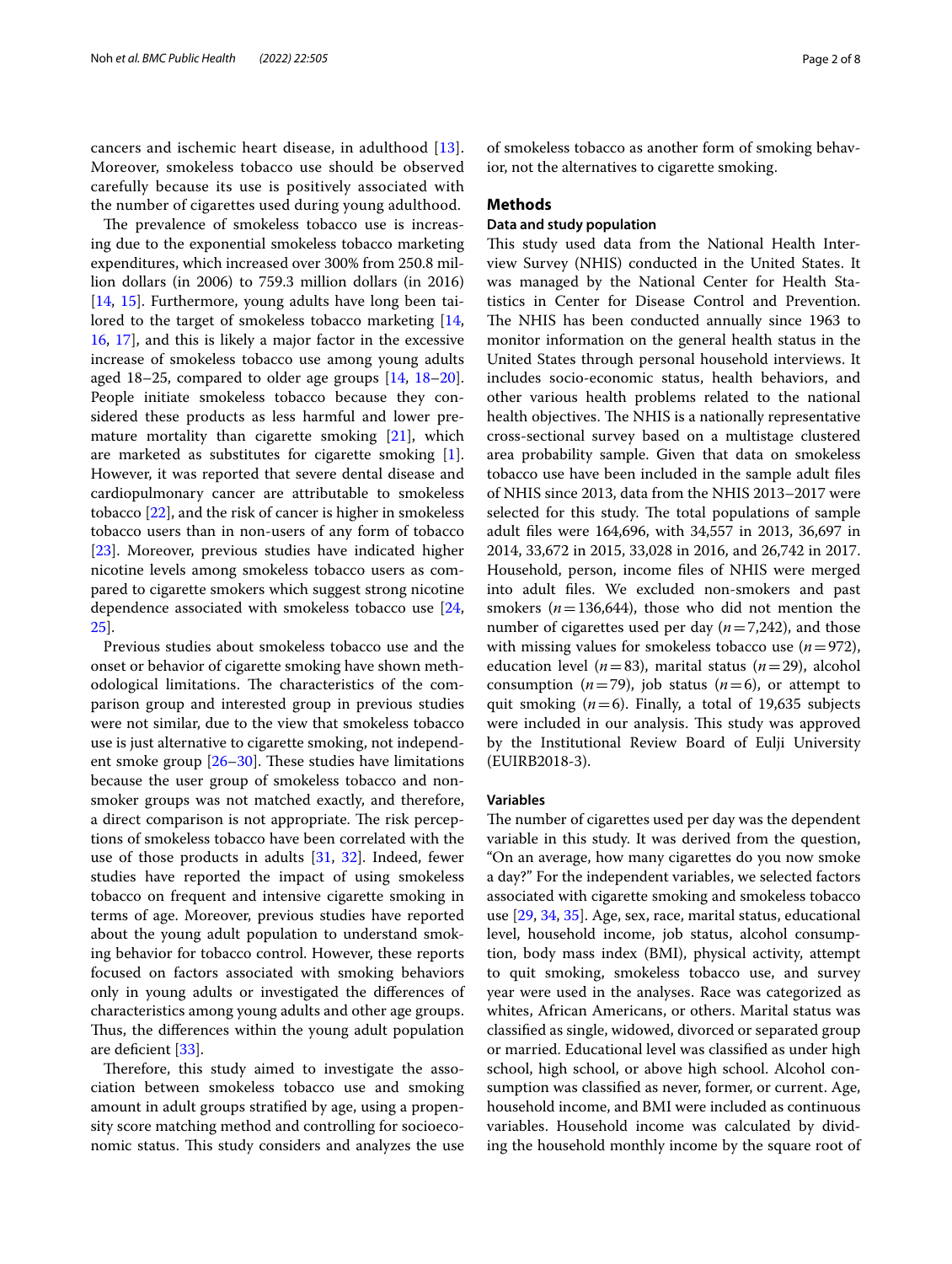the household size and log-transformed. Job status was categorized into blue collar workers, unemployed that subjects were looking for work, or all other categories. The frequency of vigorous and light/moderate activity was used as a measure of physical activity. We classifed the frequency of physical activity into active, insufficiently active, and inactive. Firstly, minutes of moderateintensity equivalent activity were calculated by adding the minutes of light/moderate activity and the minutes of vigorous activity. We calculated one minute of vigorous activity as two minutes of light/moderate activity. If minutes of moderate-intensity equivalent activity were 150 min/week or more, the subjects were classifed to the active category. If minutes of moderate-intensity equivalent activity were under 150 min/week, the subjects were classified to the insufficiently active category. If minutes of moderate-intensity equivalent activity were reported under 10 min/week, the subjects were classifed to the inactive category [\[36](#page-6-32)].

Attempt to quit smoking was evaluated using the question, "During the past 12 months, have you stopped smoking for more than one day because you were trying to quit smoking?". The answer was binary with yes or no. Smokeless tobacco use was identifed by the question, "Do you now use smokeless tobacco products every day, some days, or not at all?" If the subjects answered every day or some days, they were classifed as smokeless tobacco user. If they answered 'not at all or rarely' or 'had not ever used smokeless tobacco products even once,' they were classifed as non-smokeless tobacco users.

#### **Statistical analyses**

In this study, we employed propensity score matching (PSM) to adjust for selection and any other bias. As NHIS is a complex multistage design survey, we employed DuGoff et al's approach to estimate the average treatment effect on the treated  $[37]$  $[37]$ . A propensity score was obtained by using binary logistic regression for smokeless tobacco use (yes/no), adjusting for age, sex, race, marital status, educational level, household income, alcohol consumption, BMI, physical activity, attempt to quit smoking, survey year, and sampling weight. After calculating a propensity score for each subject, we used greedy matching method  $[38]$  $[38]$  $[38]$ . The case–control matching ratio was 1:5. Standardized diferences were calculated for all independent variables except sampling weight before and after matching. The threshold of a standard difference is usually 0.1 to 0.2, which indicates negligible diference in the mean or ratio of covariates between smokeless tobacco users and non-smokeless tobacco users [\[39](#page-7-0), [40](#page-7-1)]. Association between smokeless tobacco and number of cigarettes used per day was examined by survey Poisson regression in Stata/MP 15.1 with taking into account the complex sampling design using survey weights. For subgroup analyses by age  $( $30, 30-44, >45$ )$  and attempt to quit smoking (yes/no), we recalculated all new propensity scores and developed a new matched dataset for each subgroup. All standardized diferences of all subgroup were under 0.2. All *p* values were two-sided and considered signifcant at *p*<0.05.

#### **Patient and Public Involvement**

No patient involved.

#### **Results**

Table [1](#page-3-0) shows the general characteristics of the study participants before and after PSM. All standardized diferences were<0.1 for all matched covariates in all datasets. All 580 smokeless tobacco users were matched to 2,900 non-smokeless tobacco users. Those who used smokeless tobacco used a higher number of cigarettes per day than did non-smokeless tobacco users. The standardized difference in the number of cigarettes used per day was only 0.06 after PSM even though the number of cigarettes used per day was not included when estimating PSM.

We stratifed the study population by age group and whether they had tried to quit smoking. The number of cigarettes used per day in each subgroup is shown in Fig. [1](#page-4-0). There was a remarkable difference in those who were aged under 30 and had tried to quit smoking (2&4).

Table [2](#page-4-1) shows the results of the survey Poisson regression for all matched subgroup data. For all subjects (1), smokeless tobacco use was not associated with the number of cigarettes used per day. However, among those who were aged under 30 years old (4), smokeless tobacco use was signifcantly associated with the number of cigarettes used per day. Among those who were aged under 30 and who had tried to quit smoking (2&4), an association was found between smokeless tobacco use and the number of cigarettes used per day.

#### **Discussion**

This study is to investigate the association between smokeless tobacco use and smoking amount in adult groups stratifed by age. Among 580 smokeless tobacco users and 2,900 non-smokeless tobacco users, those who were aged under 30 showed signifcant associations between smokeless tobacco use and the number of cigarettes used per day. The results of this study identifed that the use of smokeless tobacco would be associated with the amount of cigarette smoking according to age and attempt to quit smoking. In the ages of 18 to 30 years, smokeless tobacco use was signifcantly associated with the number of cigarettes used per day. In addition, among those who were 29 years old or less and had tried to quit smoking, an association was found between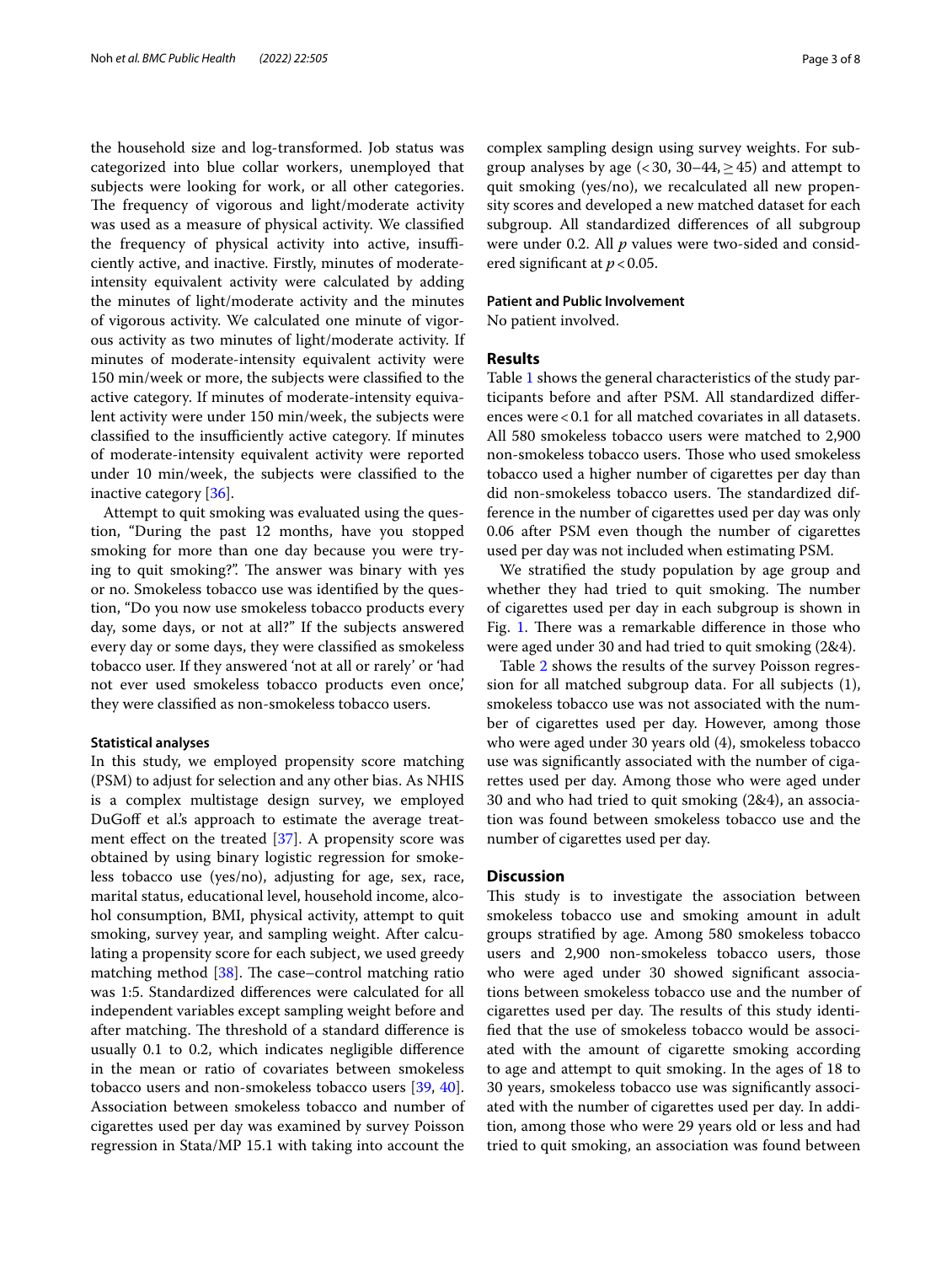|                                   | Smokeless tobacco use            |                   |                                 |                   | Standardized                 |
|-----------------------------------|----------------------------------|-------------------|---------------------------------|-------------------|------------------------------|
|                                   | Before propensity score matching |                   | After propensity score matching |                   | difference after<br>matching |
|                                   | No $(n = 19,048)$                | Yes ( $n = 587$ ) | No $(n=2,900)$                  | Yes ( $n = 580$ ) |                              |
| Number of cigarettes used per day | $13.9 \pm 0.1$                   | $15.0 \pm 0.5$    | $14.4 \pm 0.2$                  | $15.0 \pm 0.5$    | 0.07                         |
| Age (year)                        | $46.7 \pm 0.2$                   | $37.5 \pm 0.7$    | $38.3 \pm 0.3$                  | $37.5 \pm 0.7$    | 0.01                         |
| Body mass index                   | $29.2 \pm 0.1$                   | $28.5 \pm 0.4$    | $28.4 \pm 0.3$                  | $28.5 \pm 0.4$    | $-0.00$                      |
| Ln (household income)             | $10.0 \pm 0.0$                   | $10.0 \pm 0.0$    | $10.1 \pm 0.0$                  | $10.0 \pm 0.0$    | $-0.00$                      |
| Sex                               |                                  |                   |                                 |                   |                              |
| Men                               | 9,163 (84.3)                     | 520 (15.7)        | 2,543 (71.0)                    | 513 (29.0)        | 0.02                         |
| Women                             | 9,885 (93.3)                     | 67(6.7)           | 357 (63.5)                      | 67(36.5)          |                              |
| Race                              |                                  |                   |                                 |                   |                              |
| Whites                            | 15,219 (88.3)                    | 525 (11.7)        | 2,590 (69.1)                    | 520 (30.9)        | 0.03                         |
| African Americans                 | 2,763 (94.3)                     | 35(5.7)           | 165 (80.6)                      | 34 (19.4)         |                              |
| Others                            | 1,066 (93.6)                     | 27(6.4)           | 145 (83.0)                      | 26 (17.0)         |                              |
| Marital status                    |                                  |                   |                                 |                   |                              |
| Single                            | 6,597 (86.4)                     | 240 (13.6)        | 1,276 (70.7)                    | 236 (29.3)        | 0.08                         |
| Widowed, divorced or separated    | 6,409 (88.7)                     | 156(11.3)         | 770 (69.6)                      | 153 (30.4)        |                              |
| Married                           | 6,042(86.5)                      | 191 (13.5)        | 854 (66.2)                      | 191 (33.8)        |                              |
| <b>Fducation level</b>            |                                  |                   |                                 |                   |                              |
| Under high school                 | 864 (86.9)                       | 25 (13.1)         | 102 (66.9)                      | 25 (33.1)         | 0.04                         |
| High school                       | 9,768 (87.8)                     | 337 (12.2)        | 1,656 (71.3)                    | 333 (28.7)        |                              |
| Above high school                 | 8,416 (87.7)                     | 225 (12.3)        | 1,142 (66.7)                    | 222 (33.3)        |                              |
| Job status                        |                                  |                   |                                 |                   |                              |
| All others                        | 11,550 (91.2)                    | 220 (8.8)         | 1,473 (74.8)                    | 217 (25.2)        | 0.04                         |
| Blue collar workers               | 6,104 (82.0)                     | 316 (18)          | 1,193 (60.8)                    | 312 (39.2)        |                              |
| Unemployed                        | 1,394 (79.5)                     | 51(20.5)          | 234 (66.7)                      | 51 (33.3)         |                              |
| Alcohol consumption               |                                  |                   |                                 |                   |                              |
| Never drinkers                    | 1,682 (89.5)                     | 33 (10.5)         | 126 (63.5)                      | 32 (36.5)         | 0.06                         |
| Former drinkers                   | 3,595 (88.4)                     | 63 (11.6)         | 289 (65.8)                      | 62 (34.2)         |                              |
| Current drinkers                  | 13,771 (87.4)                    | 491 (12.6)        | 2,485 (70.6)                    | 486 (29.4)        |                              |
| Physical activity                 |                                  |                   |                                 |                   |                              |
| Inactive                          | 8,906 (88.3)                     | 238 (11.7)        | 1,167 (70.4)                    | 236 (29.6)        | 0.01                         |
| Insufficient                      | 4,617 (87.9)                     | 122 (12.1)        | 604 (66.7)                      | 121 (33.3)        |                              |
| Active                            | 5,525 (86.1)                     | 227 (13.9)        | 1,129 (70.5)                    | 223 (29.5)        |                              |
| Tried to quit smoking             |                                  |                   |                                 |                   |                              |
| Yes                               | 8,410 (86.6)                     | 287 (13.4)        | 1,417 (67.9)                    | 285 (32.1)        | 0.01                         |
| No                                | 10,638 (88.2)                    | 300 (11.8)        | 1,483 (69.9)                    | 295 (30.1)        |                              |
| Year                              |                                  |                   |                                 |                   |                              |
| 2013                              | 4,548 (85.4)                     | 123 (14.6)        | 596 (65.8)                      | 121 (34.2)        | 0.03                         |
| 2014                              | 3,939 (87.2)                     | 131 (12.8)        | 683 (70.5)                      | 131 (29.5)        |                              |
| 2015                              | 3,726 (84.5)                     | 114(15.5)         | 538 (65.9)                      | 111(34.1)         |                              |
| 2016                              | 3,904 (88.8)                     | 133 (11.2)        | 658 (71.6)                      | 131 (28.4)        |                              |
| 2017                              | 2,931 (89.8)                     | 86 (10.2)         | 425 (71.8)                      | 86 (28.2)         |                              |

#### <span id="page-3-0"></span>**Table 1** General characteristics of study population before and after propensity score matching

Values: weighted mean $\pm$  standard error or n (weighted %)

smokeless tobacco use and the number of cigarettes used per day.

The significant associations between usage of smokeless tobacco product and the number of cigarettes smoked on

average day in youth. These results of this study are similar to previous studies that smokeless tobacco is a means to initiate smoking in young adults [[26](#page-6-24), [29](#page-6-29), [34](#page-6-30)]. It was reported that young adulthood is important to determine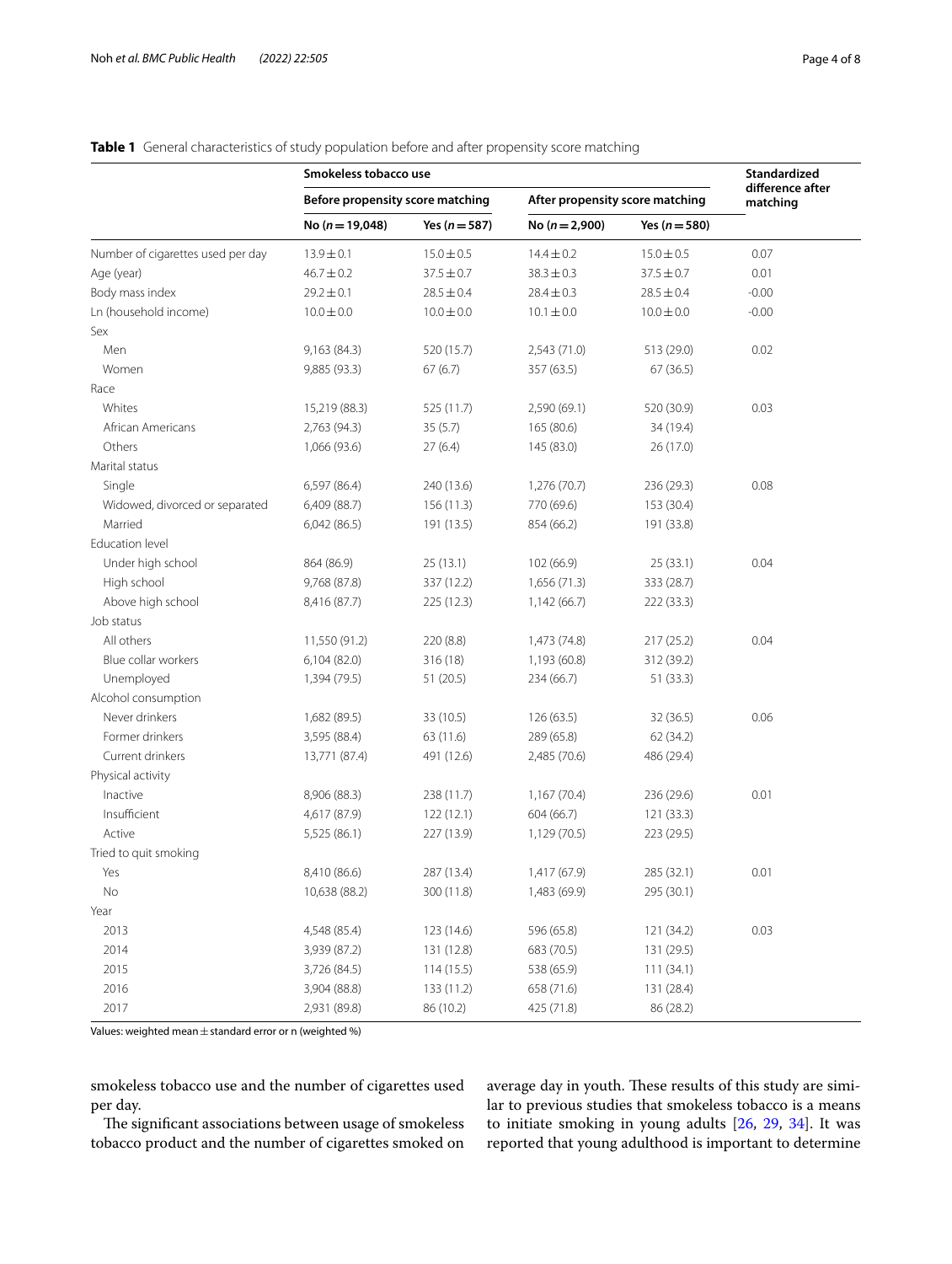



<span id="page-4-1"></span><span id="page-4-0"></span>**Table 2** Associations of smokeless tobacco use with number of cigarettes used per day

| Subgroups                      | <b>PSM</b>  |         |                         |  |  |
|--------------------------------|-------------|---------|-------------------------|--|--|
|                                | Coefficient | P-value | 95% Confidence Interval |  |  |
| (1) All subjects               | 0.044       | 0.229   | $(-0.028 - 0.115)$      |  |  |
| (2) Tried to quit smoking: yes | 0.025       | 0.655   | $(-0.085 - 0.135)$      |  |  |
| (3) Tried to quit smoking: no  | 0.039       | 0.477   | $(-0.069 - 0.148)$      |  |  |
| $(4)$ Age $<$ 30               | 0.164       | 0.015   | $(0.032 - 0.230)$       |  |  |
| (5) Age 30-44                  | $-0.044$    | 0.441   | $(-0.156 - 0.068)$      |  |  |
| (6) Age 45-                    | 0.027       | 0.733   | $(-0.129 - 0.184)$      |  |  |
| $(2)$ & $(4)$                  | 0.230       | 0.036   | $(0.015 - 0.444)$       |  |  |
| (2) & (5)                      | $-0.073$    | 0.344   | $(-0.225 - 0.079)$      |  |  |
| $(2)$ & $(6)$                  | $-0.094$    | 0.335   | $(-0.285 - 0.097)$      |  |  |
| $(3)$ & $(4)$                  | 0.088       | 0.457   | $(-0.145 - 0.321)$      |  |  |
| (3) & (5)                      | $-0.004$    | 0.948   | $(-0.132 - 0.123)$      |  |  |
| (3) & (6)                      | 0.160       | 0.121   | $(-0.042 - 0.362)$      |  |  |

PSM: results from propensity score matching with adjusting age, body mass index, ln (household income), sex, race, marital status, education level, job status, alcohol consumption, physical activity, tried to quit smoking, and year. Calculating propensity score and matching were conducted for each subgroup

whether smoking may be maintained or cease. The cessation of smoking before around the age of 30 years can prevent various harmful efects of smoking, resulting in evident survival rates compared with people who have no experience of smoking [[41](#page-7-2)]. However, the prevalence of using smokeless tobacco was higher among young adults

than that among older adults [\[30](#page-6-25)]. Furthermore, for young adults, smokeless tobacco was related to the onset of smoking behavior, and it had more impact on young adults  $[26, 42]$  $[26, 42]$  $[26, 42]$  $[26, 42]$  $[26, 42]$ . Thus, it is important to identify and analyze the behavior and related factors of smoking in young adulthood according to age for cessation.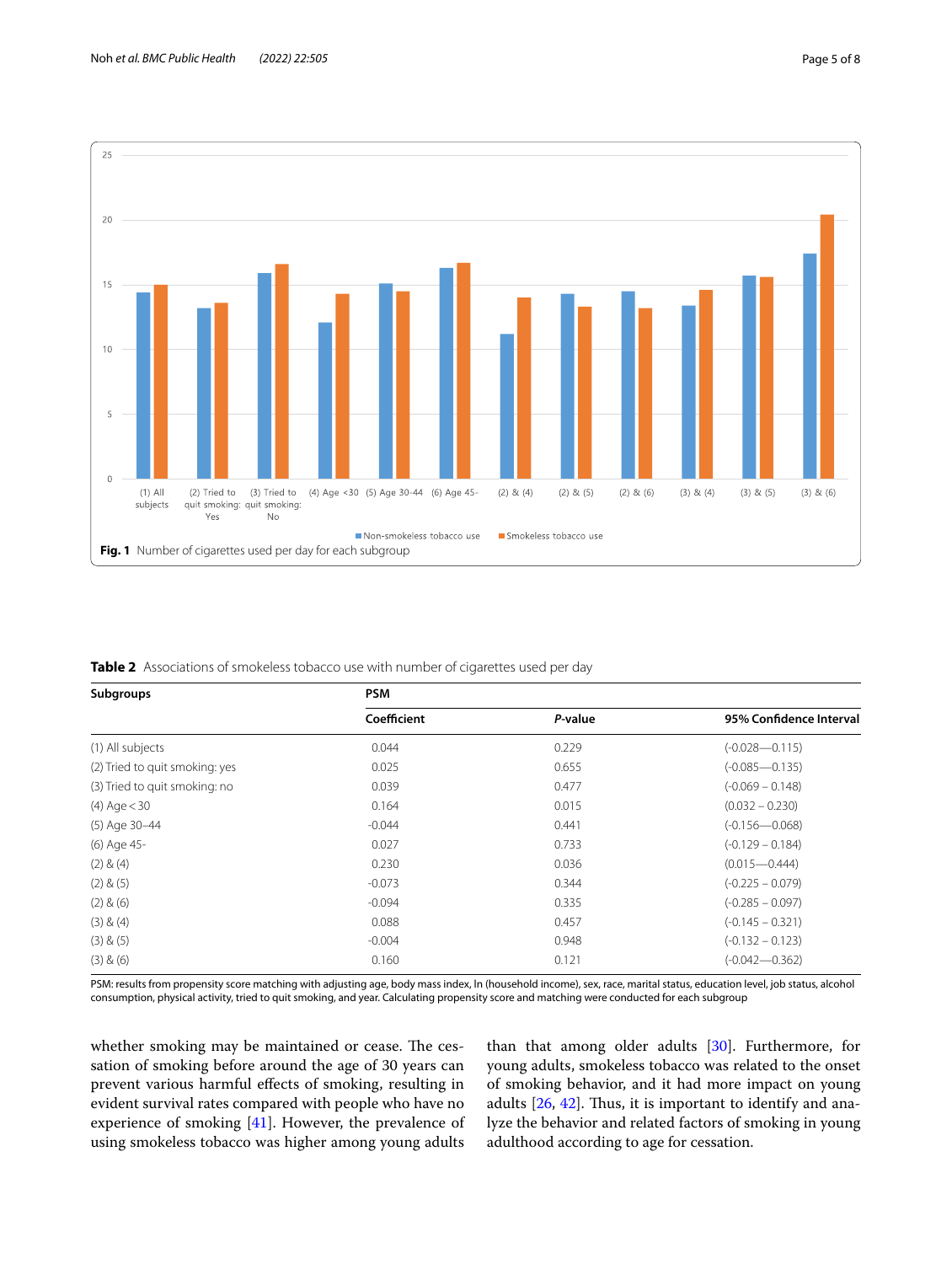Meanwhile, previous research studied that cigarette substitutes, such as e-cigarette, use is strongly associated with current smoking. The use of cigarette substitutes tends to be associated with a lack of obvious quitting intention [\[33\]](#page-6-28). Young adults used fewer cigarettes per day than those aged 25 years and older, highly attempted to quit smoking, and had a less health professional talk about smoking  $[43]$  $[43]$ . There are only few studies reported that the relation of quit attempt rates between smokeless smokers and not [\[44](#page-7-5)]. However, it was reported that many dual users who were cigarette users with smokeless tobacco appeared to use smokeless tobacco for smoking cessation. 48% of dual users who made a quit attempt reported 'trying to stop smoking by exchanging to smokeless tobacco'  $[44]$  $[44]$ . Therefore, the use of an amount of cigarette smoking would be associated with smokeless tobacco by age and attempt to quit smoking.

Although the WHO Framework Convention for Tobacco Control (FCTC) had ratifed, the worldwide focus has been mainly on cigarette consumption and with little progress on smokeless tobacco prevention [[45\]](#page-7-6). Starting with Australia in 2012, the plain package of tobacco products was implemented in several countries, including France, the UK, Norway, Ireland, New Zealand, Hungary, Thailand, Uruguay, Slovenia, and Singapore [ $46$ ]. The pictorial health warnings were implemented on tobacco products including smokeless tobacco products. However, the smokeless tobacco products had generally compact packages at a low price, allowing minors to have high access and negating the infuence of tobacco taxation policy. Furthermore, it renders the pictorial health warnings less visible and rather ineffective  $[47]$ . Thus, powerful evidence-based cessation policies of smokeless tobacco are needed including products taxation and a ban on advertising and promotion.

This study has several limitations. First, the design of this study was cross-sectional, which may hinder interpreting as a causal relationship. However, this study analyzed three-year pooled data with a nationally representative cross-sectional survey, using propensity scoring matching. Second, since we used national data, it is difficult to quantify the amount of smokeless tobacco use. Some participants might have used more smokeless tobacco products, while others might have used less smokeless tobacco products. Further studies with longitudinal design and mixed-method approaches are needed to gain in-depth information about smokeless tobacco use in young adults. Additionally, it is necessary to check external validation with other countries' dataset.

Despite these limitations, the study fndings add to our knowledge of the association between smokeless tobacco use and cigarette smoking amount by age. In this study, we used three-year pooled data because other smokeless studies used one-year cross-sectional data. Since it might be possible that the characteristics of the case and control groups were diferent due to bias, we tried to reduce such bias by using propensity scoring matching. This method of analysis could provide multidirectional observations for each user of smokeless tobacco by continuous measurement of the factors that caused the smoking behavior according to the change of status including age  $[48]$  $[48]$ . In the case of a causal explanation of the cause of change, these studies according to the fow of time are required rather than a cross-sectional study.

#### **Conclusions**

The present study revealed that among those who were aged under 30, smokeless tobacco use was positively associated with the number of cigarettes used per day. Smokeless tobacco users who were aged under 30 and tried quitting smoking used more cigarettes than those who did non-smokeless tobacco users. Smoking cessation efforts have traditionally concentrated on youth, while marketing to young adults is generally unopposed [\[49](#page-7-10)]. Prevention efforts of smokeless tobacco including counter-marketing campaigns should be designed and implemented for young adults to ensure that smokeless tobacco use within this group does not continue to increase. This study could contribute to understand the behaviors and tendencies of smoking in young adulthood and to establish efective smoking cessation methods for their age.

#### **Acknowledgements**

Not applicable.

#### **Authors' contributions**

Conceptualization and design of the study: J.-W.N., M.-H.K., and Y.L. Data analysis and interpretation: Y.-D.K., and K.-B.K. Preparing the frst draft of the manuscript: J.-W.N., M.-H.K. Critically reviewing the draft of the manuscript: J.-W.N., H.-J.L., and Y.-D.K. Supervision: K.-B.Y. Approving the fnal draft of the manuscript for publication: J.-W.N., M.-H.K., Y.L., Y.-D.K., K.-B.K, H.-J.L. and K.-B.Y. All authors have read and agreed to the published version of the manuscript.

#### **Funding**

This research was supported by the Korea Medical Device Development Fund grant funded by the Korea government (the Ministry of Science and ICT, the Ministry of Trade, Industry and Energy, the Ministry of Health & Welfare, the Ministry of Food and Drug Safety) (Project Number: KMDF\_ PR\_20200901\_0185, 9991007416).

#### **Availability of data and materials**

The datasets generated and/or analysed during the current study are available in the National Center for Health Statistics in Center for Disease Control and Prevention repository, [https://www.cdc.gov/nchs/nhis/nhis\\_2017\\_data\\_relea](https://www.cdc.gov/nchs/nhis/nhis_2017_data_release.htm) [se.htm.](https://www.cdc.gov/nchs/nhis/nhis_2017_data_release.htm)

#### **Declarations**

#### **Ethics approval and consent to participate**

The study was approved by the Institutional Review Board of Eulji University (EUIRB2018-3) and performed in accordance with the Declaration of Helsinki. The authors obtained all necessary administrative permission to access the data prior to conducting this study. Participants' information was anonymized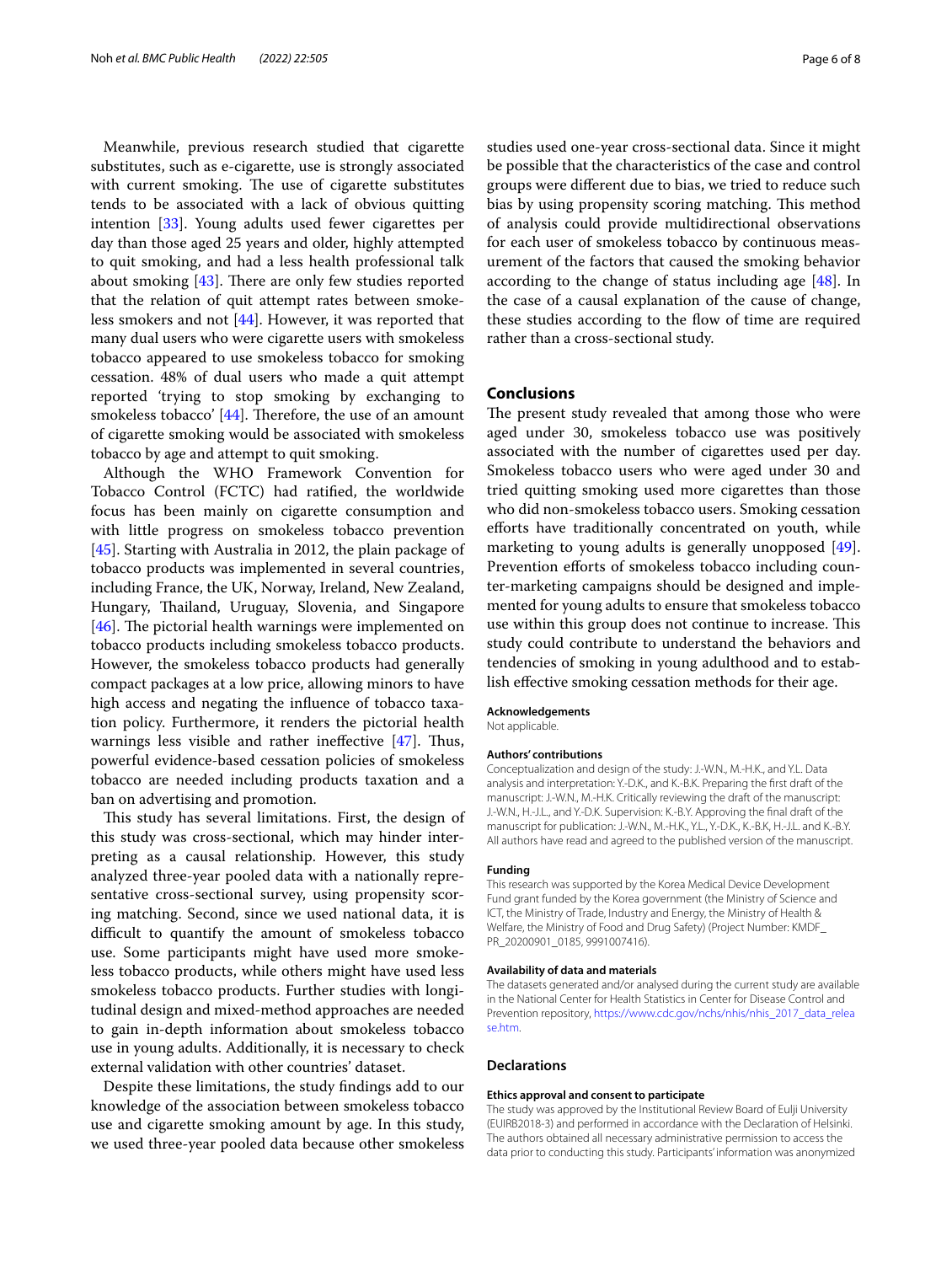and de-identifed by the National Center for Health Statistics in Center for Disease Control.

#### **Consent for publication**

Not applicable.

#### **Competing interests**

The authors declare that they have no competing interests.

#### **Author details**

<sup>1</sup> Division of Health Administration, College of Software and Digital Healthcare Convergence, Yonsei University, Wonju 220710, Korea. <sup>2</sup>Department of Physical Therapy, Eulji University, Seongnam, Republic of Korea. <sup>3</sup>Department of Public Health, Graduate School, Korea University, Seoul 02841, Republic of Korea. <sup>4</sup> Department of Humanities and Social Medicine, College of Medicine and Catholic Institute for Healthcare Management, The Catholic University of Korea, Seoul, Republic of Korea. <sup>5</sup> Department of Health Administration, Dankook University, Yongin, Republic of Korea. <sup>6</sup>Department of Food & Nutrition, Gachon University, Seongnam, Republic of Korea.

## Received: 9 November 2021 Accepted: 7 March 2022

#### **References**

- <span id="page-6-0"></span>Hu SS, Homa DM, Wang T, Gomez Y, Walton K, Lu H, et al. Peer reviewed: state-specifc patterns of cigarette smoking, smokeless tobacco use, and e-cigarette use among adults—United States, 2016. Prev Chronic Dis. 2019;16:180362.
- <span id="page-6-1"></span>2. Nguyen KH, Marshall L, Brown S, Neff L. State-specific prevalence of current cigarette smoking and smokeless tobacco use among adults— United States, 2014. Morb Mortal Wkly Rep. 2016;65(39):1045–51.
- <span id="page-6-2"></span>3. Capehart TC. Tobacco situation and outlook yearbook. Market and Trade Economics Division, Economic Research Service, US Department of Agr iculture,(December),(accessed December 17, 2007),[available at [http://](http://www.scribd) [www.scribd](http://www.scribd). com/doc/552690/CDC-Release-TBS04242007]. 2006 Dec.
- <span id="page-6-3"></span>4. Wicklin B. Nordic Tobacco Statistics 1970–2004, Smoking and "snus" prevalence, consumption of smoking tobacco and "snus", price movements and consumer spending in Sweden, Norway, Denmark, Finland and Iceland, statistical report commissioned by the European Smokeless Tobacco Council. Hässelby, Sweden: Statistical Bureau VECA HB; 2005.
- <span id="page-6-4"></span>5. Wicklin B. Tobacco statistics: sales, consumption and lung cancer. Häs‑ selby, Sweden: Statistical Bureau VECA HB; 2006.
- <span id="page-6-5"></span>6. Rani M, Bonu S, Jha P, Nguyen SN, Jamjoum L. Tobacco use in India: prevalence and predictors of smoking and chewing in a national cross sectional household survey. Tob Control. 2003;12(4):e4.
- <span id="page-6-6"></span>7. Smoke T, Smoking I. IARC monographs on the evaluation of carcinogenic risks to humans. IARC: Lyon; 2004. p. 1–452.
- <span id="page-6-7"></span>8. National Cancer Institute and Center for Disease Control and Prevention. Smokeless Tobacco and Public Health: A Global Perspective; U.S. Department of Health and Human Services, Centers for Disease Control and Prevention and National Institutes of Health. Bethesda: National Cancer Institute; 2014.
- <span id="page-6-8"></span>9. Niaz K, Maqbool F, Khan F, Bahadar H, Hassan FI, Abdollahi M. Smokeless tobacco (paan and gutkha) consumption, prevalence, and contribution to oral cancer. Epidemiology Health. 2017;39:e2017009.
- <span id="page-6-9"></span>10. de Geus JL, Wambier LM, Loguercio AD, Reis A. The smokeless tobacco habit and DNA damage: a systematic review and meta-analysis. Med Oral Patol Oral Cir Bucal. 2019;24(2):e145.
- <span id="page-6-10"></span>11. Boffetta P, Straif K. Use of smokeless tobacco and risk of myocardial infarction and stroke: systematic review with meta-analysis. BMJ. 2009;19:339.
- <span id="page-6-11"></span>12. Critchley JA, Unal B. Health effects associated with smokeless tobacco: a systematic review. Thorax. 2003;58(5):435–43.
- <span id="page-6-12"></span>13. Warren CW, Jones NR, Eriksen MP, Asma S, Global Tobacco Surveillance System (GTSS) collaborative group. Patterns of global tobacco use in young people and implications for future chronic disease burden in adults. The lancet. 2006;367(9512):749–53.
- <span id="page-6-13"></span>14. Mantey DS, Clendennen SL, Pasch KE, Loukas A, Perry CL. Marketing exposure and smokeless tobacco use initiation among young adults: A longitudinal analysis. Addict Behav. 2019;99:106014.
- <span id="page-6-14"></span>15 Commission FT, Smokeless tobacco report for,. 2018. DC: Federal Trade CommissionWashington; 2016.
- <span id="page-6-15"></span>16. Curry LE, Pederson LL, Stryker JE. The changing marketing of smokeless tobacco in magazine advertisements. Nicotine Tob Res. 2011;13(7):540–7.
- <span id="page-6-16"></span>17. Mejia AB, Ling PM. Tobacco industry consumer research on smokeless tobacco users and product development. Am J Public Health. 2010;100(1):78–87.
- <span id="page-6-17"></span>18. Agaku IT, King BA, Husten CG, Bunnell R, Ambrose BK, Hu SS, et al. Tobacco product use among adults—United States, 2012–2013. MMWR Morb Mortal Wkly Rep. 2014;63(25):542.
- 19. Cheng YC, Rostron BL, Day HR, Stanton CA, Hull LC, Persoskie A, et al. Patterns of use of smokeless tobacco in US adults, 2013–2014. Am J Public Health. 2017;107(9):1508–14.
- <span id="page-6-18"></span>20. Loukas A, Batanova M, Fernandez A, Agarwal D. Changes in use of cigarettes and non-cigarette alternative products among college students. Addict Behav. 2015;1(49):46–51.
- <span id="page-6-19"></span>21. Levy DT, Mumford EA, Cummings KM, Gilpin EA, Giovino G, Hyland A, et al. The relative risks of a low-nitrosamine smokeless tobacco product compared with smoking cigarettes: estimates of a panel of experts. Cancer Epidemiol Biomarkers Prev. 2004;13(12):2035–42.
- <span id="page-6-20"></span>22. Cogliano V, Straif K, Baan R, Grosse Y, Secretan B, El Ghissassi F. Smokeless tobacco and tobacco-related nitrosamines. Lancet Oncol. 2004;5(12):708.
- <span id="page-6-21"></span>23. Bofetta P, Hecht S, Gray N, Gupta P, Straif K. Smokeless tobacco and cancer. Lancet Oncol. 2008;9(7):667–75.
- <span id="page-6-22"></span>24. Fagerström K, Eissenberg T. Dependence on tobacco and nicotine products: a case for product-specifc assessment. Nicotine Tob Res. 2012;14(11):1382–90.
- <span id="page-6-23"></span>25. Mushtaq N, Beebe LA. Evaluating the role of smokeless tobacco use indices as brief measures of dependence. Addict Behav. 2017;1(69):87–92.
- <span id="page-6-24"></span>26. Haddock CK, Vander Weg M, DeBon M, Klesges RC, Talcott GW, Lando H, et al. Evidence that smokeless tobacco use is a gateway for smoking initiation in young adult males. Prev Med. 2001;32(3):262–7.
- 27. Kozlowski LT, O'Connor RJ, Quinio Edwards B, Flaherty BP. Most smokeless tobacco use is not a causal gateway to cigarettes: using order of product use to evaluate causation in a national US sample. Addiction. 2003;98(8):1077–85.
- 28. O'Connor RJ, Kozlowski LT, Flaherty BP, Edwards BQ. Most smokeless tobacco use does not cause cigarette smoking: results from the 2000 national household survey on drug abuse. Addict Behav. 2005;30(2):325–36.
- <span id="page-6-29"></span>29. Severson HH, Forrester KK, Biglan A. Use of smokeless tobacco is a risk factor for cigarette smoking. Nicotine Tob Res. 2007;9(12):1331–7.
- <span id="page-6-25"></span>30. Tomar SL, Giovino GA. Incidence and predictors of smokeless tobacco use among US youth. Am J Public Health. 1998;88(1):20–6.
- <span id="page-6-26"></span>31. Bernat JK, Ferrer RA, Margolis KA, Blake KD. US adult tobacco users'absolute harm perceptions of traditional and alternative tobacco products, information-seeking behaviors, and (mis) beliefs about chemicals in tobacco products. Addict Behav. 2017;1(71):38–45.
- <span id="page-6-27"></span>32. Feirman SP, Donaldson EA, Parascandola M, Snyder K, Tworek C. Monitoring harm perceptions of smokeless tobacco products among US adults: health information national trends survey 2012, 2014, 2015. Addict Behav. 2018;1(77):7–15.
- <span id="page-6-28"></span>33. Lee Y, Lee KS. Factors related to smoking status among young adults: an analysis of younger and older young adults in Korea. J Prev Med Public Health. 2019;52(2):92.
- <span id="page-6-30"></span>34. Tomar SL. Is use of smokeless tobacco a risk factor for cigarette smoking? The US experience. Nicotine Tob Res. 2003;5(4):561–9.
- <span id="page-6-31"></span>35. White TJ, Redner R, Bunn JY, Higgins ST. Do socioeconomic risk factors for cigarette smoking extend to smokeless tobacco use? Nicotine Tob Res. 2016;18(5):869–73.
- <span id="page-6-32"></span>36. Carlson SA, Fulton JE, Pratt M, Yang Z, Adams EK. Inadequate physical activity and health care expenditures in the United States. Prog Cardiovasc Dis. 2015;57(4):315–23.
- <span id="page-6-33"></span>37. DuGoff EH, Schuler M, Stuart EA. Generalizing observational study results: applying propensity score methods to complex surveys. Health Serv Res. 2014;49(1):284–303.
- <span id="page-6-34"></span>38. Foster EM. Propensity score matching an illustrative analysis of dose response. Med Care. 2003;41(10):1183–92.